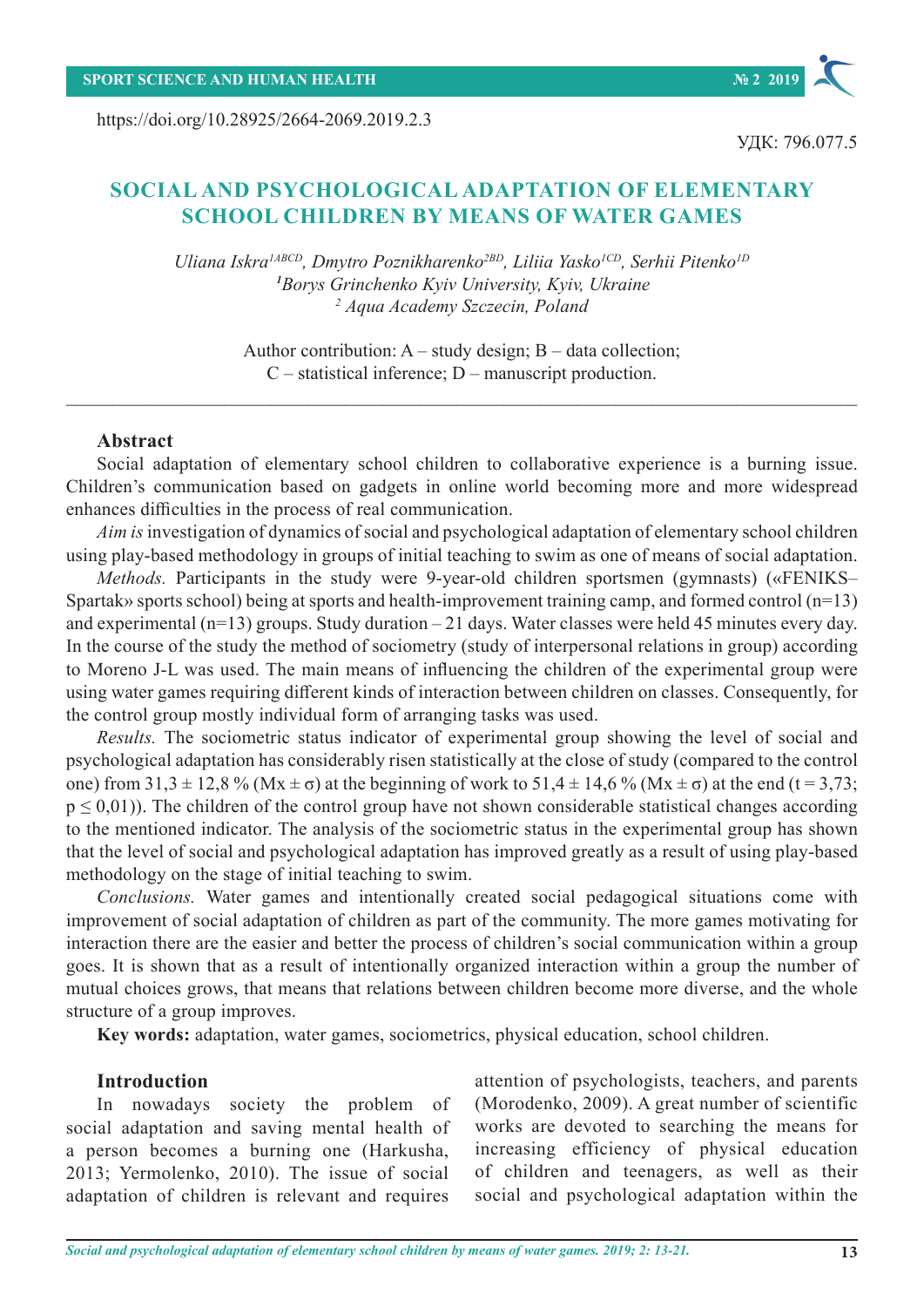learning process. Scholars contend that the main indicator of psychological adaptation of a child to communication in a group is formation of adequate behavior while studying: establishing contacts with students and teacher; developing the skills of studying (Berezovska & Smoliak, 2014). Researchers determine social adaptation as a process with the help of which a child attains a state of social balance in the absence of experiencing conflict with others (Morodenko, 2009). Scientists remark that beginning of school studies is a serious stage in life of elementary school student. The intensity of studies provokes stress, fatigue, disconfidence, and discontent among a lot of students (Prokofieva & Anosova, 2016; Mykhno, 2015). During this time children writhe under failures at school which can further lead to a broad range of problems. Inappropriate behavior of a teacher, objective difficulties of adaptation to school lead to emergence of school stress, and some of them, even to neurosis, and fears (Ovcharova, 2003; Katić et al., 1997). The level of awareness of teachers about the symptoms, diagnosis and treatment of psychomotor disorders among school students has been investigated by researchers (Novak et al., 2016). Scientists have established low level of awareness of school teachers about psychomotor disorders among school students. The teachers have difficulties not only in determining the epidemiology of various disorders but in correct identification of the whole spectrum of symptoms.

One of the means of social and psychological adaptation of elementary school students' age we consider physical exercises, particularly, playbased method of physical activity. Top scientists contend that in physical education play-based method is used to solve educational, recreational and disciplinary tasks (Moskalenko, 2007; Bodnar & Kindzera, 2016). Such method obtains a huge role in development of elementary school age motor activity (Bilitiuk, 2006). Researchers have improved the methodology of using active games for optimization of PE lessons for primary school children (Shuba, 2017).

However, in spite of detailed investigation of many aspects of the process of elementary school children's physical education, the process of their social and psychological adaptation

has not been investigated enough. Social and psychological adaptation of elementary school students', their inner world, is often neglected by specialists of physical education including school psychologists.

Using play-based method at the stage of initial teaching to swim has to come with improvement of social adaptation of elementary school students within a group. With benefit of reasonably selected water games we can solve the tasks of preventive measures against social disadaptation of elementary school students.

*Research objective* is to investigate the dynamics of social and psychological adaptation of elementary school children with the use of playbased methodology in groups of initial teaching to swim as one of means of social adaptation.

### **Methods**

*Participants.* Participants in the study became the children sportsmen (gymnasts) of the «FENIKS–Spartak» sports school being at the sports and health-improvement training camp «Khvylia». The age of the participants was 9 years old. Two groups were formed: control group (n=13) and experimental group (n=13). The investigation was held during 21 days (one session in a sports and health-improvement training camp). Water classes were held 45 minutes every day.

*Research arrangement.* In the course of the study the method of sociometry (study of interpersonal relations in group) according to Moreno J-L was used (Moreno, 1958). The main means of influencing the children of the experimental group were using water games requiring different kinds of interaction between children on classes; for the control group mostly individual form of arranging tasks was used (classic form) (Derevianko et al., 2012; Shulha, 2008). Both in the control and experimental groups the games were bringing the same educational sense in the context of mastering swimming skills, but they differed greatly in the context of social interaction arrangement.

The interaction while using pedagogical methods within the control and experimental groups (EG) are shown in the picture 1. For the children from the EG group it enhanced the creation of the environment for wider interaction.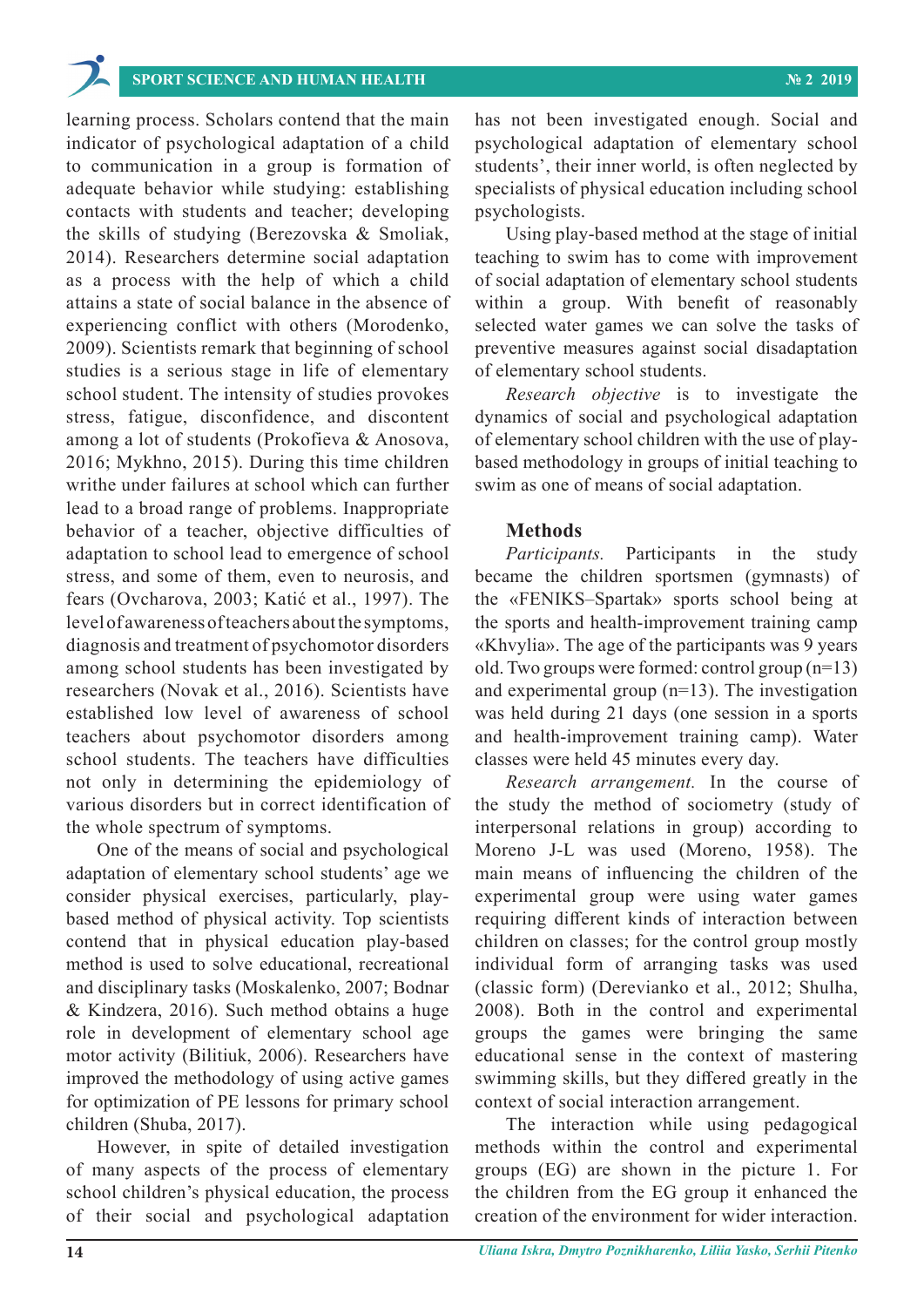# **SPORT SCIENCE AND HUMAN HEALTH and the wider interaction of wider interaction. We 2 2019**



 $\mathcal{L}_{\mathcal{L}}$  are shown in the picture 1. For the children from the  $\mathcal{L}_{\mathcal{L}}$ 

Pic. 1. The scheme of interaction between the teacher-coach and the children in the control and experimental groups.

The games used in the research (Bulhakova, 2009; Bulhakova, 2005):  $\frac{1}{2}$  winner.

1. The series of exercises and games for mastering aquatic environment were the exercise «Submerging face in water, opening eyes under water», «Washing face» game, «Submarine ship» bi game, «Gathering treasures» game – for the control group. For the experimental one they were the «Seafight» game and «Underwater greeting» game.

2. The series of exercises for mastering aquatic environment («Breathing out into water»): for control group they were the games «Kettle's on» (children perform breath-in, submerge their face into water, and perform complete breathing out – on the surface of water we can see the bubbles formed during this process), and «Who's got more bubbles?» (children also perform long breathing out into water during which the number of the bubbles formed and depth of the children's breathings out are compared). For the experimental group except front w the games mentioned above the «Pump» game was used (during this fun team game children are standing in low water and holding hands, first in pairs, and then – in a circle; on the coach's cue, the numbers one perform breathings in while the numbers two perform breathings out squatting down into water, and vice versa), and the «Pitching» game (children form a tight circle, in the centre of which stands the leader). On the leader's cue, the children take a «float» position. The leader touches the back of one 4. Training dives. In the CG while doing dives random participant who's floated to the surface, and he/she breathes out, goes to the bottom, and keeps there as long as possible, and after that straightens out and comes to the surface. The child keeping in

water the longest after breathing out becomes the winner.  $\frac{1}{2}$ 

The series of exercises and games for 3. Improving exercises. In the control group the istering aquatic environment were the exercise tasks for improving arm and feet action the «Motor ubmerging face in water, opening eyes under boat race» game (dog paddle racing, feet crawl, breathing out), and the «Ferriage» game (swimming Gathering treasures» game – for the control race to the imaginary marked «bank») were used. oup. For the experimental one they were the «Sea- As for the experimental group, the «Motor boat ht» game and «Underwater greeting» game. The surface of game was renovated, and its point was to 2. The series of exercises for mastering aquatic do the tasks in pairs, and then  $-$  in trios (one child vironment («Breathing out into water»): for was performing rowing moves with arms, and the ntrol group they were the games «Kettle's on» partner was holding their heels with hands while hildren perform breath-in, submerge their face performing feet crawl impact movements, then o water, and perform complete breathing out children were taking turns). Also the «Fast tugboat» on the surface of water we can see the bubbles game was used (children were divided into 3–4 med during this process), and «Who's got more teams of 6–8 people; each team lining up into a bbles?» (children also perform long breathing out column in pairs had to cross the finish line 8–10 m o water during which the number of the bubbles off the starting line). Two variations of the game med and depth of the children's breathings out were used: the first one – the participant standing in front was moving arms back and running till finish es mentioned above the «Pump» game was in water, and the one standing behind was taking the ed (during this fun team game children are standing hand of the participant standing in front, and was low water and holding hands, first in pairs, and working with feet crawl in turns gliding through en – in a circle; on the coach's cue, the numbers the water; the second variation: the first participant e perform breathings in while the numbers two was lying on the water having moved the feet back rform breathings out squatting down into water, and performing rowing moves with arms in water d vice versa), and the «Pitching» game (children in turns, and the second one was grabbing their m a tight circle, in the centre of which stands partner's feet and helping them to reach finish as fast e leader). On the leader's cue, the children take a as possible by pushing their partner's feet forward.

4. Training dives. In the CG while doing dives idom participant who's floated to the surface, and the exercise execution was performed to a separate 'she breathes out, goes to the bottom, and keeps coach-teacher's cue for every student. In the EG while doing dives the exercise execution was performed by a number of students and the whole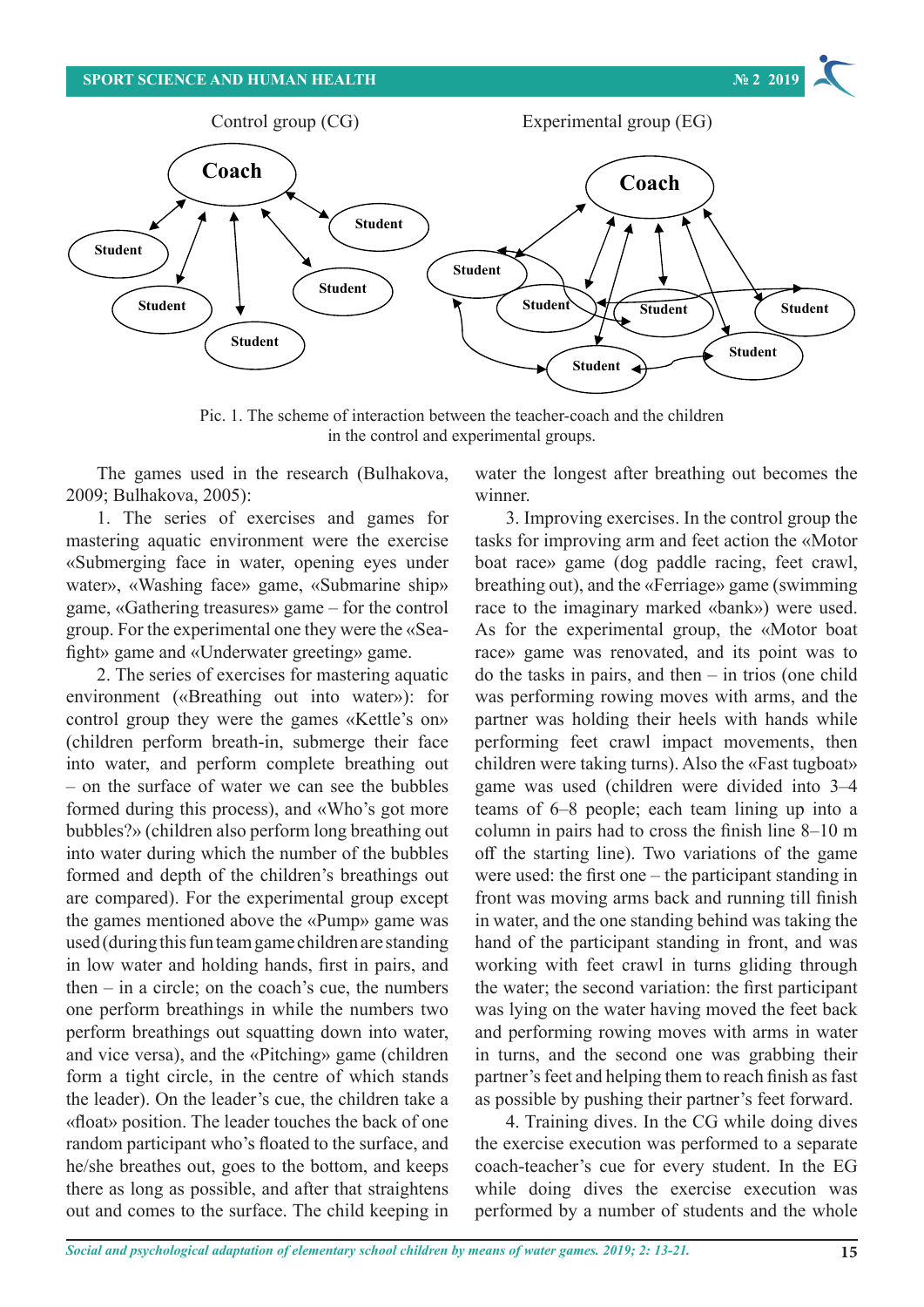group which highly increases the overall emotional characteristics of the group due to the investigated in vestigated in the indicators (Mx  $\alpha$ ). group which highly increases the overall emotional characteristics of the group due to the investigated

*Statistical inference.* Research materials are processed in the statistical inference program –<br>**REM** SPSS 20 with the help of standard are space. IBM SPSS 20 with the help of standard program package Microsoft Excel. We were determining indicator of their social adaptation. To assess the the Student's t-test to statistically check the impact of the proposed methodology of social probability of disagreements between the investigated indicators of control and basic groups and the mean value approach to determine general probability of disagreements between the adaptation of elementary school students at

background of the group (feet-first dive – «soldier», indicators (Mx;  $\delta$ ; V). indicators (Mx; δ; V).

# **Results**

The dynamics of social status of the children within the group was investigated by us as an indicator of their social adaptation. To assess the impact of the proposed methodology of social the beginning and at the end of the experiment sociometrics was used (table 1, pic. 2).

*Table 1* **Dynamics of sociometric status of the children of the control and experimental groups** 

| <b>Groups</b> | Average number of mutual choices within a group<br>$M \pm \sigma$ |                         |                          |                         |           |
|---------------|-------------------------------------------------------------------|-------------------------|--------------------------|-------------------------|-----------|
|               | Absolute value, times                                             |                         | Relative value, %        |                         | Student's |
|               | before the<br>experiment                                          | after the<br>experiment | before the<br>experiment | after the<br>experiment | t-test    |
|               |                                                                   |                         |                          |                         |           |
| $CG (n=13)$   | $3,00\pm1,41$                                                     | $3,82\pm2,14$           | $25,00\pm11,75$          | $31,83 \pm 21,88$       | 1,08      |
| Student's     | 1,29                                                              | $2.91*$                 | 1,29                     | $2.91*$                 |           |
| t-test        |                                                                   |                         |                          |                         |           |

# **Dynamics of sociometric status of the children of the control and experimental groups**

Notes:  $p > 0.05$ ;  ${}^{*}-p \le 0.05$ ;  ${}^{*}-p \le 0.01$ 

We determined both absolute value of the child can get within this group (in our research, children's status within the group (the number when  $n=13$ , the greatest possible number of We determined both absolute value of the children's status within the group (the number of mutual choices) and relative one – compared choices that a participant can get is 12). to the greatest possible number of choices that a

choices that a participant can get is 12).



Pic. 2. Indicators of social status changes of participants of the control  $(n = 13)$ and experimental  $(n = 13)$  groups during the experiment based on sociometrics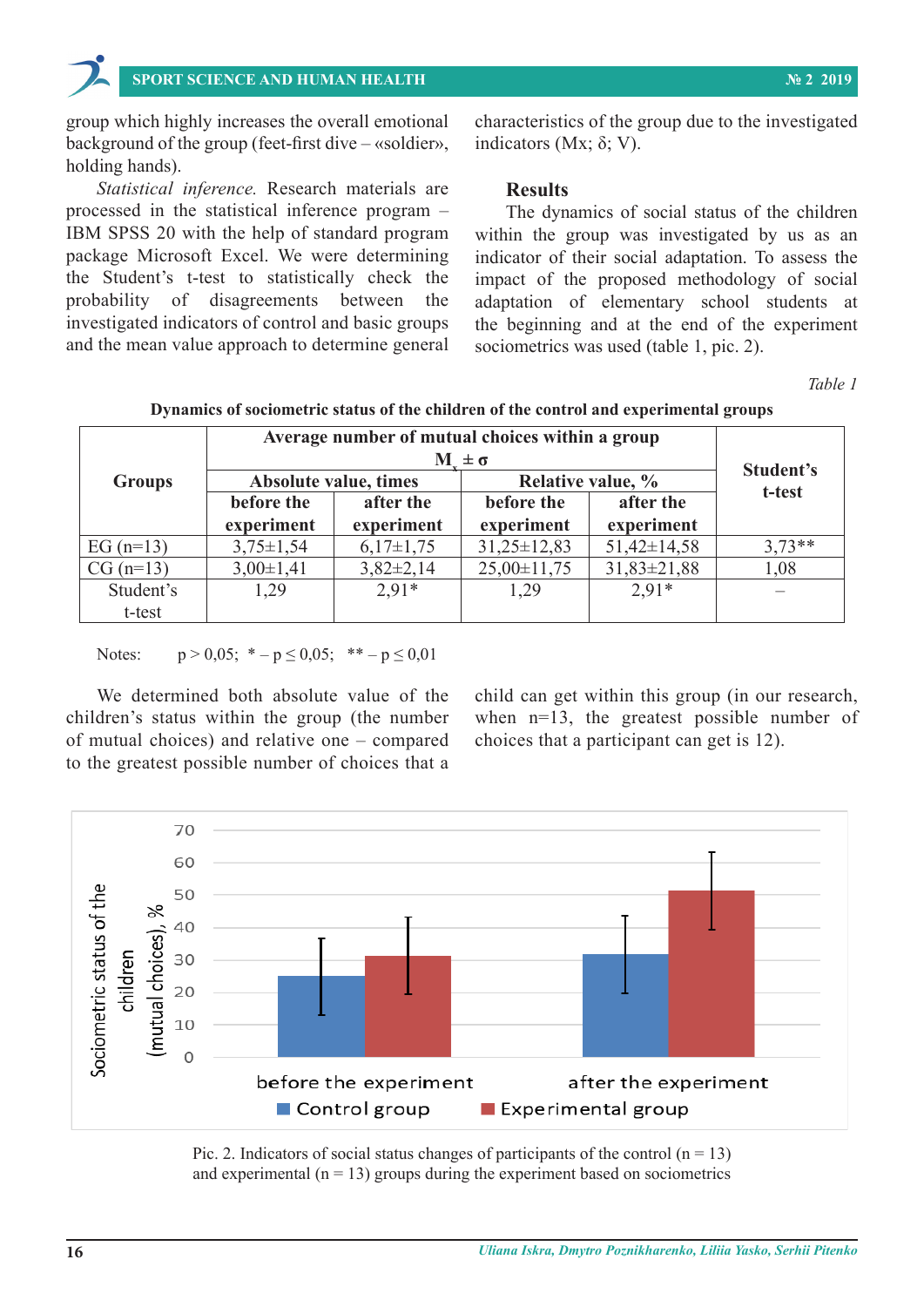So, if at the beginning of the research an average indicator of social cohesion of the EG children  $(31,3 \pm 12,8 \%$  (Mx  $\pm \sigma$ ) compared to corresponding to half of this group (50%), which the CG  $(25.0 \pm 11.8 \% (Mx \pm \sigma))$  statistically demonstrates that every separate participant of th did not have reasonable differences  $(t = 1.29;$  group has received a higher number of choices (an  $p > 0.05$ ), at the end of the research a statistically chosen mutually), showing their level of social considerable difference between the groups examined was fixed. After conducting an favorable in general for its participants. educational experiment an average indicator of Thus, we can note that within the EG ou social cohesion of the EG children  $(51,4 \pm 14,6)$  hypothesis has found its statistical proof. The % ( $Mx \pm \sigma$ )) became statistically considerably children beg higher compared to the CG  $(31.8 \pm 21.9 \%)$  $(Mx \pm \sigma)$ ) (t = 2,91; p  $\leq$  0,05). , if at the beginning of the research an average in response to the research it was established

Thus, the level of social adaptation of the EG children has statistically considerably improved the CG did not have such changes. We consider and was  $31.3 \pm 12.8$  % (Mx  $\pm \sigma$ ) at the beginning of work, and became 51,4  $\pm$  14,6 % (Mx  $\pm$   $\sigma$ ) factors: intensity of training; absence of clos to the end of this process  $(t = 3.73; p \le 0.01)$ . relatives nearby; application of the methodolog The CG children have not shown statistically of swimming lesson structure we have suggeste considerable changes according to this indicator (play-based component as a process of socializatio (table 1, pic. 2). table 1, pic. 2). Solution structure we have suggested (play-based component as a process of personality). of personality).

werage indicator of social cohesion of the EG  $\quad$  (pic. 2) that the EG indicators have risen to the value corresponding to half of this group (50%), which demonstrates that every separate participant of the group has received a higher number of choices (and chosen mutually), showing their level of social adaptation. The microclimate has also become more favorable in general for its participants.

Thus, we can note that within the EG our hypothesis has found its statistical proof. The children began to communicate a lot more, in compared to the CG  $(31.8 \pm 21.9 \%$  response to which friendlier atmosphere within  $Mx \pm \sigma$ ) (t = 2,91; p  $\leq$  0,05). the group in general has formed. Despite the fact Thus, the level of social adaptation of the EG that both groups were staying at the same camp, the CG did not have such changes. We consider us 31,3  $\pm$  12,8 % (Mx  $\pm$   $\sigma$ ) at the beginning that it is connected in a way with the following factors: intensity of training; absence of close relatives nearby; application of the methodology of swimming lesson structure we have suggested (play-based component as a process of socialization



Pic. 3. Rating scheme of social interaction (SI) of the EG children based on sociometrics at the beginning of the research  $(n = 13)$  $\mathcal{C}$  by social interaction (SI) of the EG children based on social interaction based on social interaction at  $\mathcal{C}$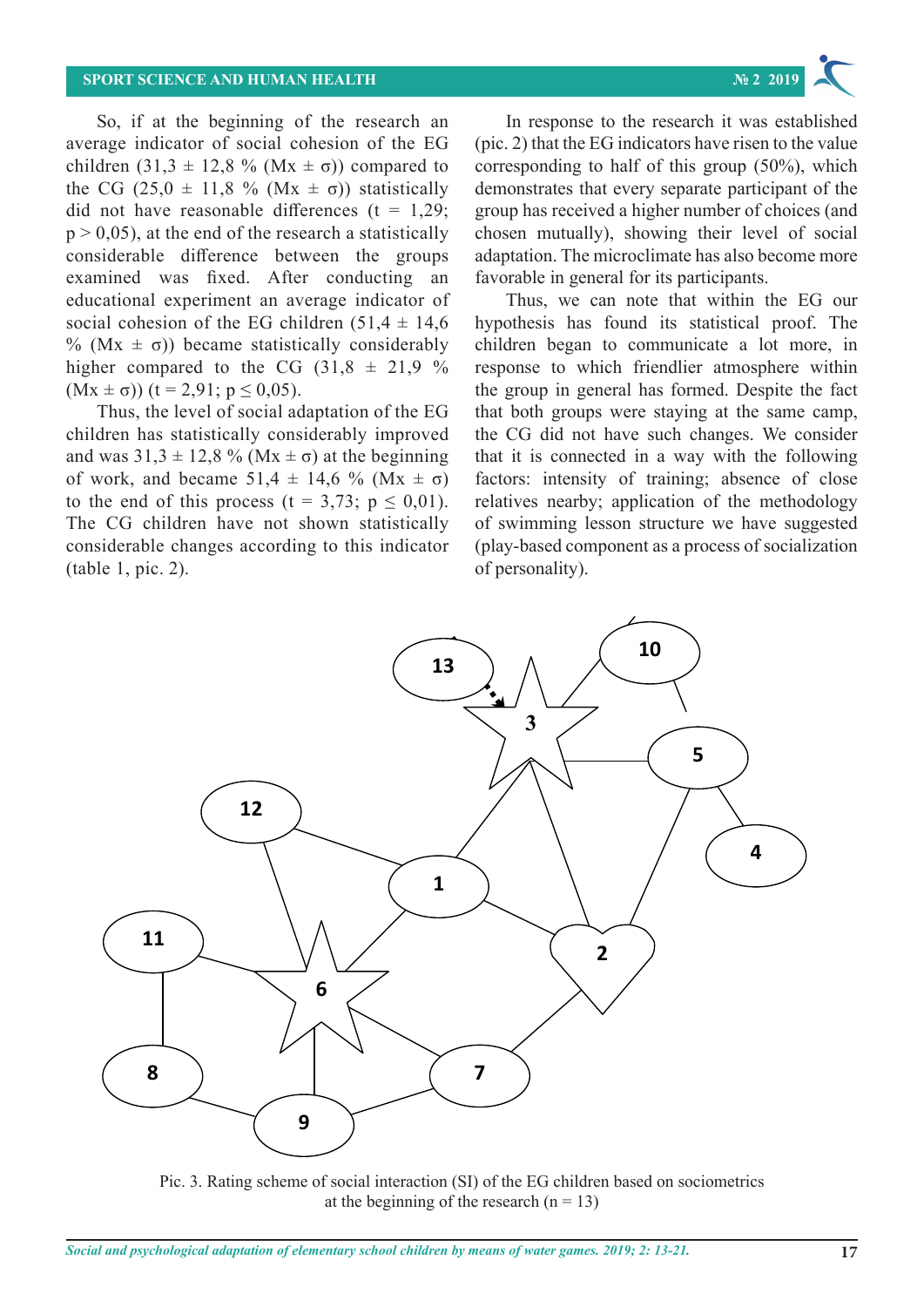Variety of relations between children (according to rating scheme of mutual sympathies) were weakened in a way. characterizes social adaptation as a dynamic process and allong within one emotional leader being able to change its nature and depth depending on which factors will affect it. And, as besides quantitative indicators sociometrics lets realize the group (co qualitative analysis of situation dynamics within a group and observe the condition of its separate members, having enough data, we have developed of influence. an interaction scheme of relations within the EG children (pic. 3 and 4).

From the picture 3 we can see some EG peculiarities:

1. An overall number of mutual choices was low, especially taking into account that sociometrics conducted by us using nonparametric procedure and the children's number of choices was unlimited. adaptation.

riety of relations between children That means that social contacts within the group were weakened in a way.

 $V$ ariety of relations between children (according to rating scheme of mutual sympathies) sympathies) sympathies)

2. Along with one emotional leader ble to change its nature and depth depending (conditionally labeled with a «heart») two specialist leaders having the same status stood out within the group (conditionally labeled with a «star»), nalysis of situation dynamics within but they did not interact. Such situation carries a o and observe the condition of its separate potential conflict when there are two rival centers of influence.

a scheme of relations within the EG  $\qquad$  3. In the group of four children (30,8 %), n (pic. 3 and 4). There were only two mutual choices, there were om the picture 3 we can see some EG also almost «exiles» within the group  $(15,4\%)$  – these were the children whose number of choices erall number of mutual choices was equaled one, and in one case this choice was also pecially taking into account that sociometrics not mutual. Such children (46,2 %) feel lonely, ted by us using nonparametric procedure distant, and often experience problems with social adaptation.



Pic. 4. Rating scheme of social interaction (SI) of the EG children based on sociometrics at after the research  $(n = 13)$ 

number of mutual choices in mutual choices has risen. So group have become more complete, metabelement The scheme of social interaction of the EG children after conducting the experiment is shown in the picture 4. In response to the research considerable

conducting the experiment is shown in of mutual choices has risen. Social contacts within Figure 4. In response to the research considerable the group have become more complete, interaction changes have been discovered. An overall number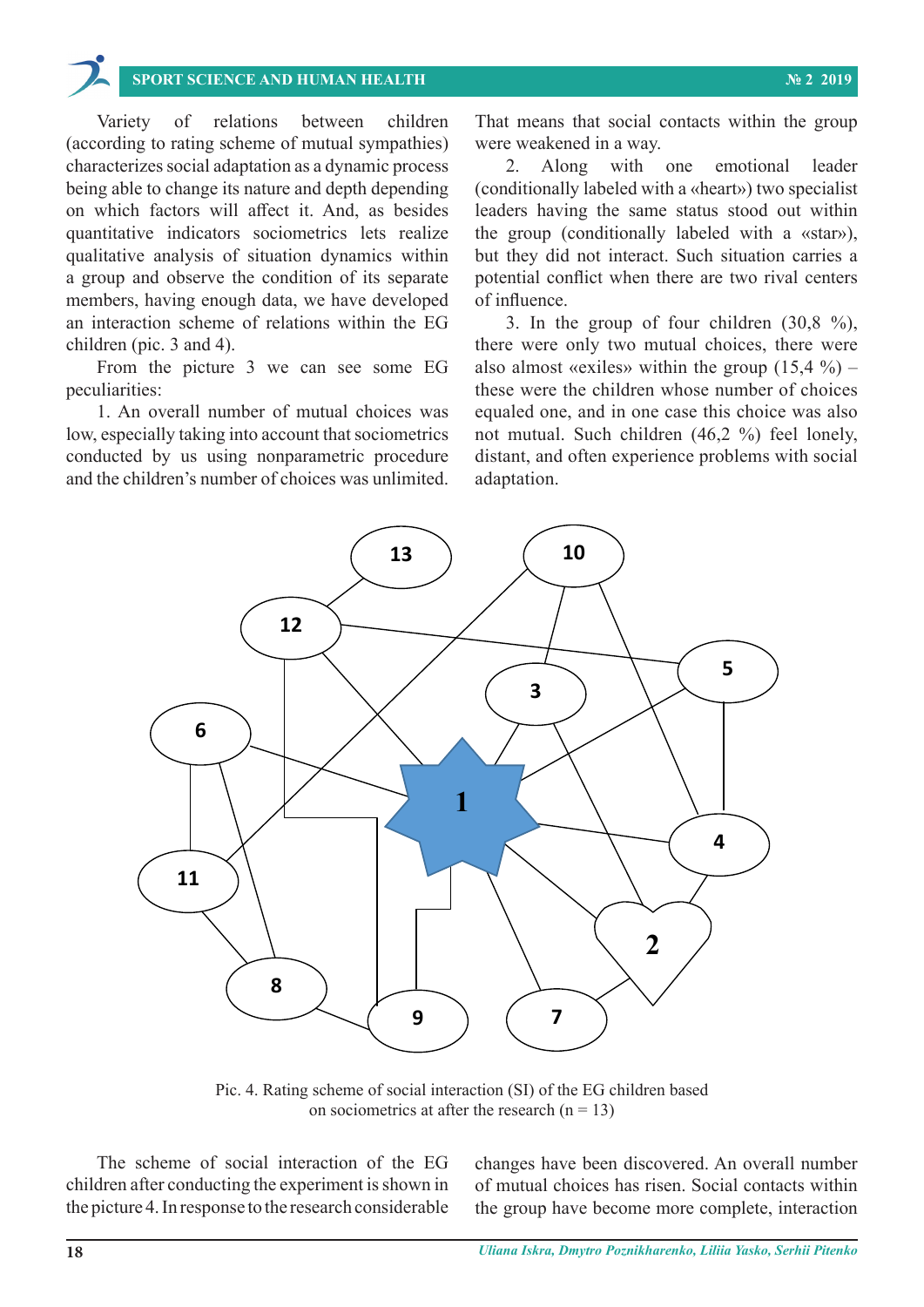

between the children has become richer. Also, if before two specialist leaders having the same status but not interacting stood out within the group (pic. So, the level of social adaptation among the 3), till the time when the experiment ended one children has improved considerably, which is sho bright leader having a higher status compared to by the results of both quantitative and qualitation the previous «stars» has stood out within the EG analysis of sociometric data. (conditionally labeled with a «star»). Such situation During the experiment pedagogical monitor within a group is more favorable, especially for was conducted twice: at the begin solving the tasks connected with some kind of research and at the end of it (pic. 5). The object activity (but not rest or entertainment). So, almost of monitoring was to gather all the children within the group (92,3 %) had three and more mutual choices (only one «exile» child classes and compare the received results. concerning social activity of children at swimming classes and compare the received results.

having only one choice remained), and there were no unmutual choices at all.

So, the level of social adaptation among the EG children has improved considerably, which is shown by the results of both quantitative and qualitative analysis of sociometric data.

During the experiment pedagogical monitoring was conducted twice: at the beginning of the research and at the end of it (pic. 5). The objective of monitoring was to gather factual evidence he children within the group  $(92,3\%)$  had three concerning social activity of children at swimming classes and compare the received results.



Pic. 5. Results of pedagogical monitoring of the number of contacts (interaction activeness) Pic. 5. Results of pedagogical monitoring of the number of contacts (interaction activeness) of the EG and CG children at swimming lessons of the EG and CG children at swimming lessons

# **Discussion Discussion**

changes according to this indicator were revealed. Stalec N., Sumanović M. (Katić et al., 1997) In the research there was observed an assumption about the impact of play-based method among the EG children has considerably impro on the stage of initial teaching to swim on social in response to using play-based method on adaptation of elementary school students within a stage of initial teaching to swim. group. It has been discovered that the sociometric These figures complement the results status indicator showing the level of social and research by Morodenko E.V. (Morodenko, 200). psychological adaptation among the children Berezovska L.I., Smoliak M.A. (Berezovska of the EG compared to CG has considerably Smoliak, 2014). This complements the data improved statistically till the end of the research Novak A., – from 31,3  $\pm$  12,8 % (Mx  $\pm$   $\sigma$ ) at the beginning of work to  $51.4 \pm 14.6$  % (Mx  $\pm \sigma$ ) at its end (Prokofieva & Anosova, 2016). Ovcharova R.  $(t = 3.73; p \le 0.01)$ . In the CG no considerable (Ovcharova, 2003), Katić R., Dizdar D., Visl changes according to this indicator were revealed.

The sociometric status analysis has shown that In the research there was observed an the level of social and psychological adaptation among the EG children has considerably improved in response to using play-based method on the stage of initial teaching to swim.

These figures complement the results of research by Morodenko Е.V. (Morodenko, 2009), Berezovska L.I., Smoliak M.A. (Berezovska & Smoliak, 2014). This complements the data by Novak А., Romanovska-Tollochko A., Knysak M. om 31,3  $\pm$  12,8 % (Mx  $\pm$   $\sigma$ ) at the beginning (Novaketal., 2016), Prokofieva O.O., Anosova D.I. (Prokofieva & Anosova, 2016), Ovcharova R. V. (Ovcharova, 2003), Katić R., Dizdar D., Viskić-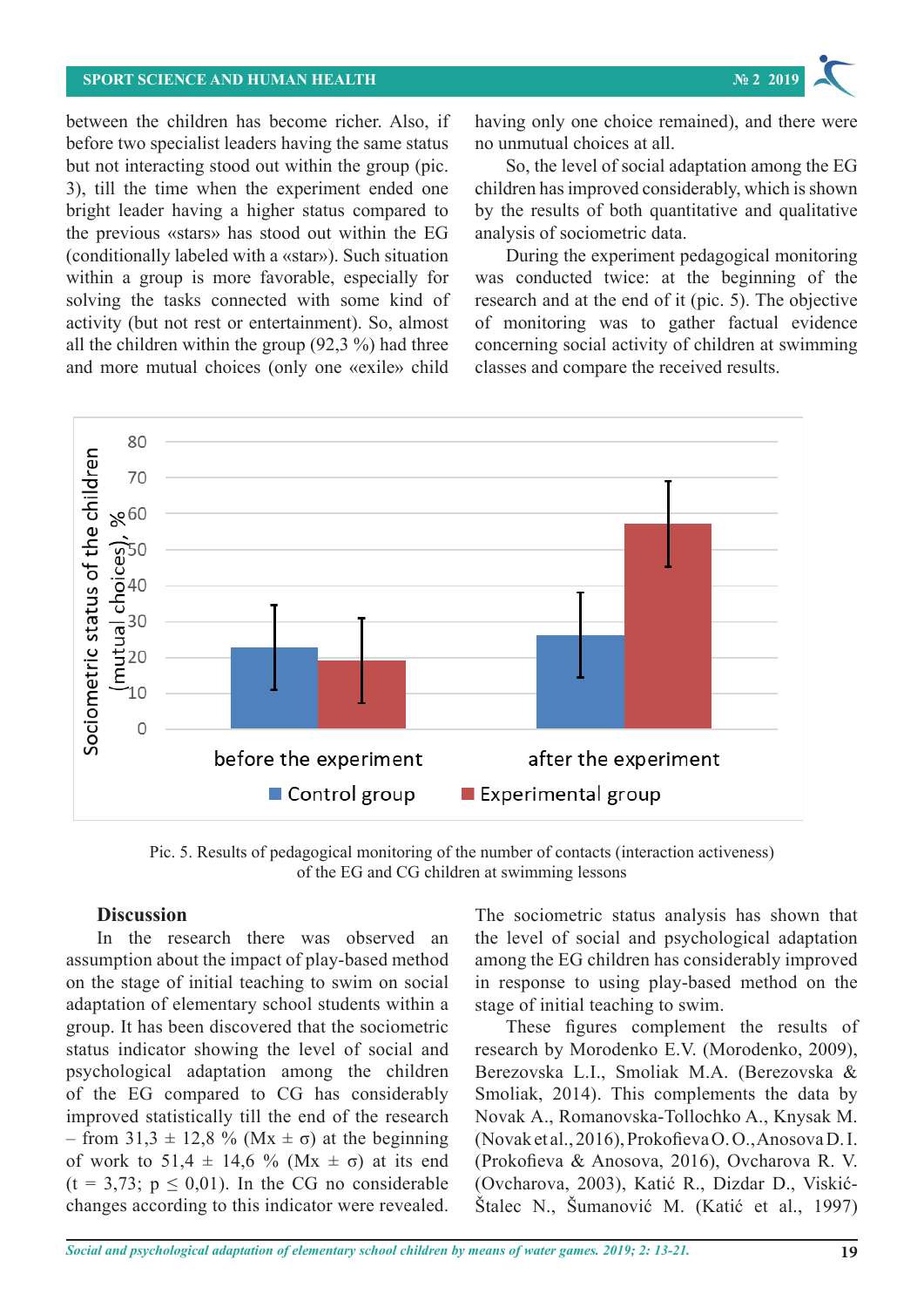about relevance of search of effective ways to overcome difficulties of adaptation of elementary school students to the process of studying at school. The findings of the research complement the data by Bodnar I.R., Kindzera A.B. (Bodnar & Kindzera, 2016), Bilitiuk S.A. (Bilitiuk, 2006), Moskalenko N.V. (Moskalenko, 2007), Shuba L.V. (Shuba, 2017), Kosinac Z., Katić R. (Kosinac & Katić, 1999) about effectiveness of performing physical exercises, particularly, swimming, to improve physical, mental and functional state of children. This indicates the necessity of using active games for optimization of PE lessons for primary school children. Studying interpersonal relations in a group of elementary school children to examine their social and psychological adaptation it is relevant to use sociometric method by Moreno J-L (Moreno, 1958).

In the course of processing the data received the difference between social activity of the children at the beginning of the research and at the end of it was examined. The findings of pedagogical monitoring have given a positive tendency in development of interaction activity between children. It has been established that the level of social interaction between the children has improved considerably within the experimental group compared to the control one. At the close of the experiment the children began to take more active part in the social life of the group, became more attentive, friendly and polite in attitudes towards their peers.

### **Conclusions**

Thus, our research has shown that the following factors affect social adaptation of elementary school students: correctly chosen methodology of education, nature of water games, presence of situations involving interaction, nature of such interaction.

Water games and intentionally created social pedagogical situations come with improvement of social adaptation of children as part of the community. The more games motivating for interaction there are the easier and better the process of children's social communication within a group goes. It is shown that as a result of intentionally organized interaction within a group the number of mutual choices grows, that means that relations between children become more diverse, and the whole structure of a group improves. Using water games can solve not only recreational, educational and disciplinary tasks, but also the tasks of social adaptation of children as part of the community. With benefit of physical education (reasonably selected games) we are able and need to solve the tasks of preventive measures against social disadaptation, especially of elementary school students. It is worth stressing that physical education is one of means of training activity being difficult to mediate with gadgets and transfer to virtual reality. Therefore, it is worth using physical exercises not only for children's physical development, but also as environment for direct social interaction organizing it in a respective way.

#### **References**

- 1. Berezovskaya LI, Smolyak MA. Psychological peculiarities of adaptation of schoolchildren to the day before. Visnyk Natsionalnoho universytetu oborony Ukrayiny. 2014; 4 (41): 162-167.
- 2. Bilityuk SA. Formation of Incentives for Exercise Exercises in Young School Children (on the Example of Swimming) [avtoreferat]. Kharkiv: KHDAFK; 2006. 22 p.
- 3. Bodnar IR, Kinder AB. Leisure of Ukrainian students and place of motor activity in it. Pedahohika, psykholohiya ta medyko-biolohichni problemy fizychnoho vykhovannya i sport. 2016; 5: 11-18. DOI: 10.15561/18189171.2016.0502
- 4. Bulgakova NJ. Wellness, healing and adaptive swimming. Moscow: Academy; 2005. 432 p.
- 5. Bulgakova NJ. Games at water, on water, under water. Moscow: Physical Education and Sports; 2009. 71 p.
- 6. Derevyanko V, Silkova B, Pepper T, Silantiev D. Swimming at school. Kyiv: Summit Book; 2012. 176 p.
- 7. Ermolenko IA. Human social health and development of information and computer technologies. IV International. scientific Conf. LS Vygotsky et al. cultural and historical psychology»; Gomel: GNU; 2010, 2, p. 318-321.
- 8. Garkusha SV. Modern trends in the health of children and young people in their